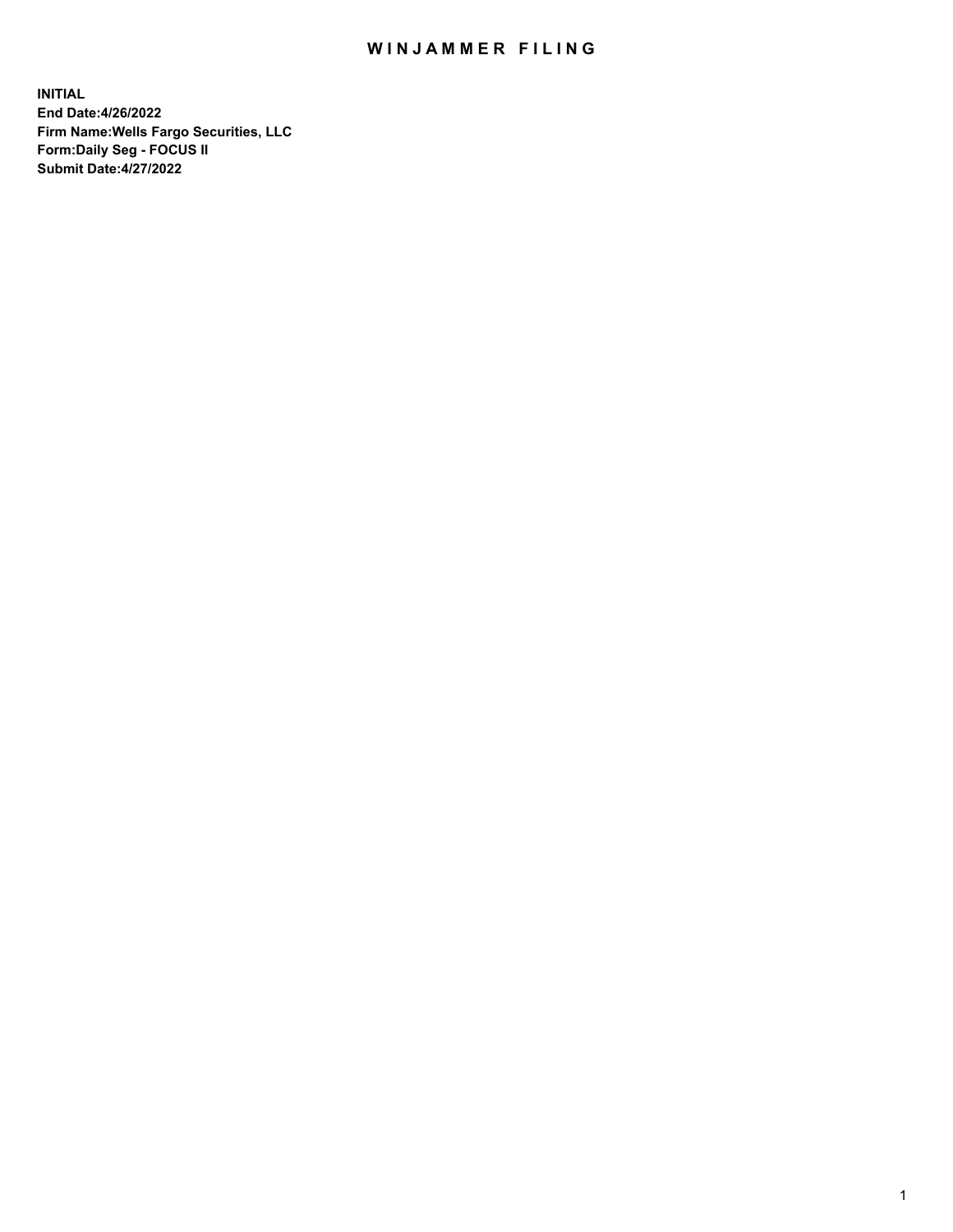**INITIAL End Date:4/26/2022 Firm Name:Wells Fargo Securities, LLC Form:Daily Seg - FOCUS II Submit Date:4/27/2022 Daily Segregation - Cover Page**

| Name of Company                                                                                                                                                                                                                                                                                                                | <b>Wells Fargo Securities LLC</b>                          |
|--------------------------------------------------------------------------------------------------------------------------------------------------------------------------------------------------------------------------------------------------------------------------------------------------------------------------------|------------------------------------------------------------|
| <b>Contact Name</b>                                                                                                                                                                                                                                                                                                            | <b>James Gnall</b>                                         |
| <b>Contact Phone Number</b>                                                                                                                                                                                                                                                                                                    | 917-699-6822                                               |
| <b>Contact Email Address</b>                                                                                                                                                                                                                                                                                                   | james.w.gnall@wellsfargo.com                               |
| FCM's Customer Segregated Funds Residual Interest Target (choose one):<br>a. Minimum dollar amount: ; or<br>b. Minimum percentage of customer segregated funds required:% ; or<br>c. Dollar amount range between: and; or<br>d. Percentage range of customer segregated funds required between:% and%.                         | 105,000,000<br><u>0</u><br>0 <sub>0</sub><br>00            |
| FCM's Customer Secured Amount Funds Residual Interest Target (choose one):<br>a. Minimum dollar amount: ; or<br>b. Minimum percentage of customer secured funds required:%; or<br>c. Dollar amount range between: and; or<br>d. Percentage range of customer secured funds required between:% and%.                            | 30,000,000<br><u>0</u><br>0 <sub>0</sub><br>0 <sub>0</sub> |
| FCM's Cleared Swaps Customer Collateral Residual Interest Target (choose one):<br>a. Minimum dollar amount: ; or<br>b. Minimum percentage of cleared swaps customer collateral required:% ; or<br>c. Dollar amount range between: and; or<br>d. Percentage range of cleared swaps customer collateral required between:% and%. | 355,000,000<br><u>0</u><br>00<br>00                        |

Attach supporting documents CH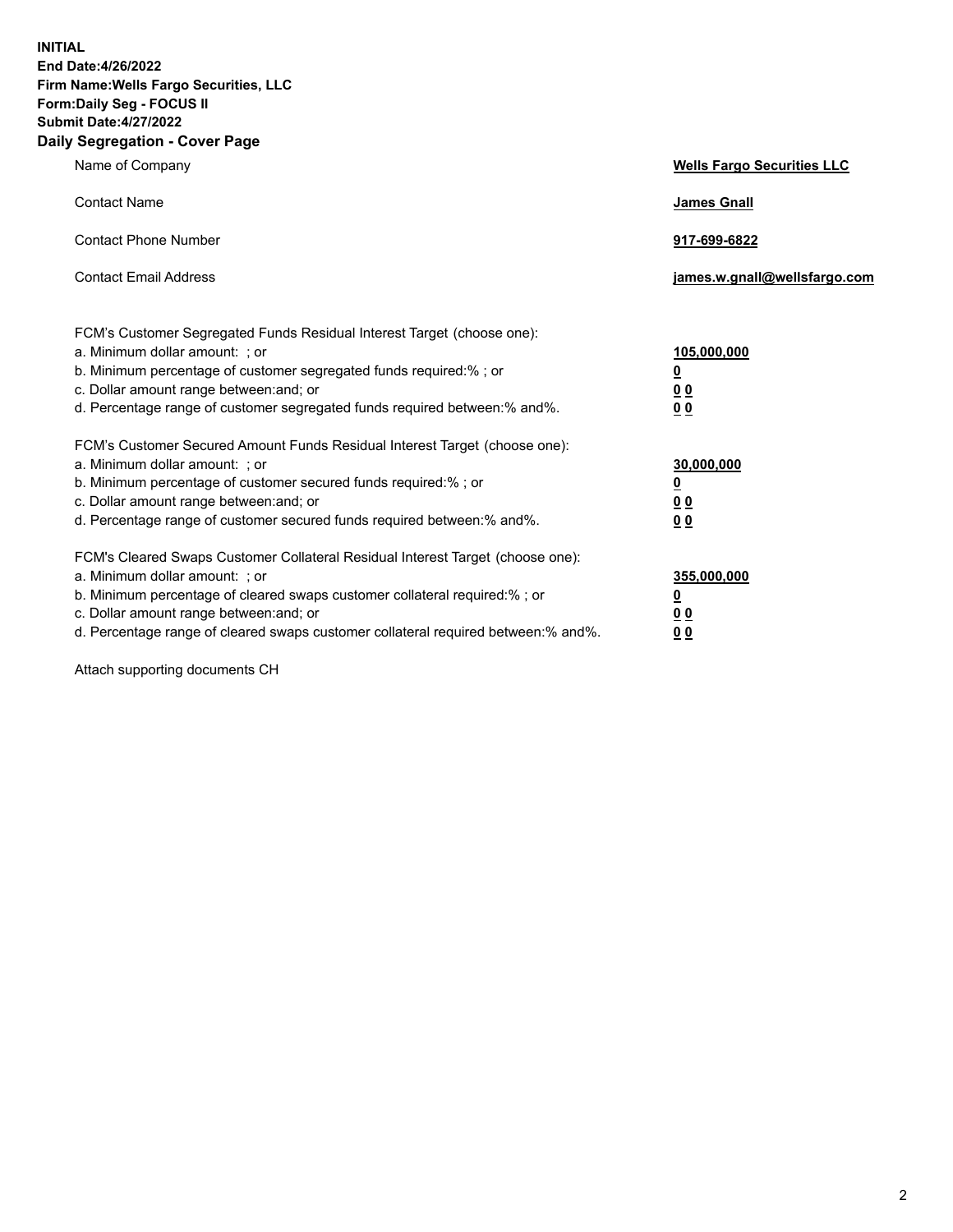**INITIAL End Date:4/26/2022 Firm Name:Wells Fargo Securities, LLC Form:Daily Seg - FOCUS II Submit Date:4/27/2022 Daily Segregation - Secured Amounts**

Foreign Futures and Foreign Options Secured Amounts Amount required to be set aside pursuant to law, rule or regulation of a foreign government or a rule of a self-regulatory organization authorized thereunder **0** [7305] 1. Net ledger balance - Foreign Futures and Foreign Option Trading - All Customers A. Cash **591,876,264** [7315] B. Securities (at market) **387,800,367** [7317] 2. Net unrealized profit (loss) in open futures contracts traded on a foreign board of trade **-261,618,338** [7325] 3. Exchange traded options a. Market value of open option contracts purchased on a foreign board of trade **20** [7335] b. Market value of open contracts granted (sold) on a foreign board of trade **0** [7337] 4. Net equity (deficit) (add lines 1. 2. and 3.) **718,058,313** [7345] 5. Account liquidating to a deficit and account with a debit balances - gross amount **107,440,489** [7351] Less: amount offset by customer owned securities **-107,438,722** [7352] **1,767** [7354] 6. Amount required to be set aside as the secured amount - Net Liquidating Equity Method (add lines 4 and 5) 7. Greater of amount required to be set aside pursuant to foreign jurisdiction (above) or line 6. FUNDS DEPOSITED IN SEPARATE REGULATION 30.7 ACCOUNTS 1. Cash in banks A. Banks located in the United States **80,697,751** [7500] B. Other banks qualified under Regulation 30.7 **8,351,952** [7520] **89,049,703** [7530] 2. Securities A. In safekeeping with banks located in the United States **504,378,817** [7540] B. In safekeeping with other banks qualified under Regulation 30.7 **0** [7560] **504,378,817** [7570] 3. Equities with registered futures commission merchants A. Cash **-61,437,030** [7580] B. Securities **63,421,550** [7590] C. Unrealized gain (loss) on open futures contracts **85,407,125** [7600] D. Value of long option contracts **20** [7610] E. Value of short option contracts **0** [7615] **87,391,665** [7620] 4. Amounts held by clearing organizations of foreign boards of trade A. Cash **0** [7640] B. Securities **0** [7650] C. Amount due to (from) clearing organization - daily variation **0** [7660] D. Value of long option contracts **0** [7670] E. Value of short option contracts **0** [7675] **0** [7680] 5. Amounts held by members of foreign boards of trade A. Cash **452,469,661** [7700] B. Securities **0** [7710] C. Unrealized gain (loss) on open futures contracts **-286,611,595** [7720] D. Value of long option contracts **0** [7730] E. Value of short option contracts **0** [7735] **165,858,066** [7740] 6. Amounts with other depositories designated by a foreign board of trade **0** [7760]

- 7. Segregated funds on hand **0** [7765]
- 8. Total funds in separate section 30.7 accounts **846,678,251** [7770]
- 9. Excess (deficiency) Set Aside for Secured Amount (subtract line 7 Secured Statement Page 1 from Line 8)
- 10. Management Target Amount for Excess funds in separate section 30.7 accounts **30,000,000** [7780]
- 11. Excess (deficiency) funds in separate 30.7 accounts over (under) Management Target **98,618,171** [7785]

**718,060,080** [7355]

**718,060,080** [7360]

**128,618,171** [7380]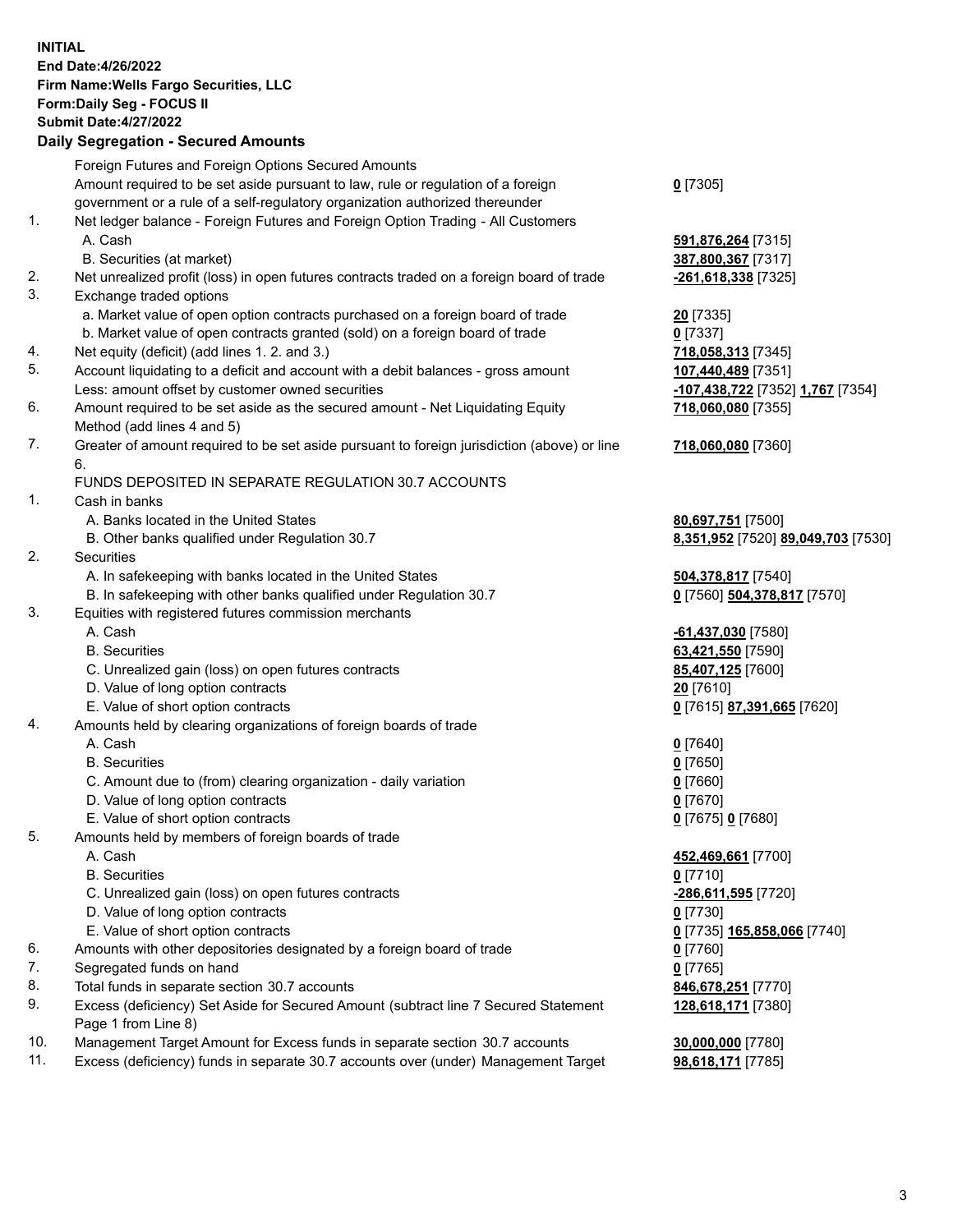**INITIAL End Date:4/26/2022 Firm Name:Wells Fargo Securities, LLC Form:Daily Seg - FOCUS II Submit Date:4/27/2022 Daily Segregation - Segregation Statement** SEGREGATION REQUIREMENTS(Section 4d(2) of the CEAct) 1. Net ledger balance A. Cash **2,411,965,067** [7010] B. Securities (at market) **1,875,241,007** [7020] 2. Net unrealized profit (loss) in open futures contracts traded on a contract market **1,316,918,042** [7030] 3. Exchange traded options A. Add market value of open option contracts purchased on a contract market **4,894,359,187** [7032] B. Deduct market value of open option contracts granted (sold) on a contract market **-4,903,615,570** [7033] 4. Net equity (deficit) (add lines 1, 2 and 3) **5,594,867,733** [7040] 5. Accounts liquidating to a deficit and accounts with debit balances - gross amount **113,328,836** [7045] Less: amount offset by customer securities **-113,242,387** [7047] **86,449** [7050] 6. Amount required to be segregated (add lines 4 and 5) **5,594,954,182** [7060] FUNDS IN SEGREGATED ACCOUNTS 7. Deposited in segregated funds bank accounts A. Cash **157,682,574** [7070] B. Securities representing investments of customers' funds (at market) **775,881,572** [7080] C. Securities held for particular customers or option customers in lieu of cash (at market) **226,823,890** [7090] 8. Margins on deposit with derivatives clearing organizations of contract markets A. Cash **2,945,715,137** [7100] B. Securities representing investments of customers' funds (at market) **123,989,838** [7110] C. Securities held for particular customers or option customers in lieu of cash (at market) **1,648,417,117** [7120] 9. Net settlement from (to) derivatives clearing organizations of contract markets **229,411,141** [7130] 10. Exchange traded options A. Value of open long option contracts **4,894,359,187** [7132] B. Value of open short option contracts **-4,903,615,570** [7133] 11. Net equities with other FCMs A. Net liquidating equity **0** [7140] B. Securities representing investments of customers' funds (at market) **0** [7160] C. Securities held for particular customers or option customers in lieu of cash (at market) **0** [7170] 12. Segregated funds on hand **0** [7150] 13. Total amount in segregation (add lines 7 through 12) **6,098,664,886** [7180] 14. Excess (deficiency) funds in segregation (subtract line 6 from line 13) **503,710,704** [7190] 15. Management Target Amount for Excess funds in segregation **105,000,000** [7194] 16. Excess (deficiency) funds in segregation over (under) Management Target Amount Excess **398,710,704** [7198]